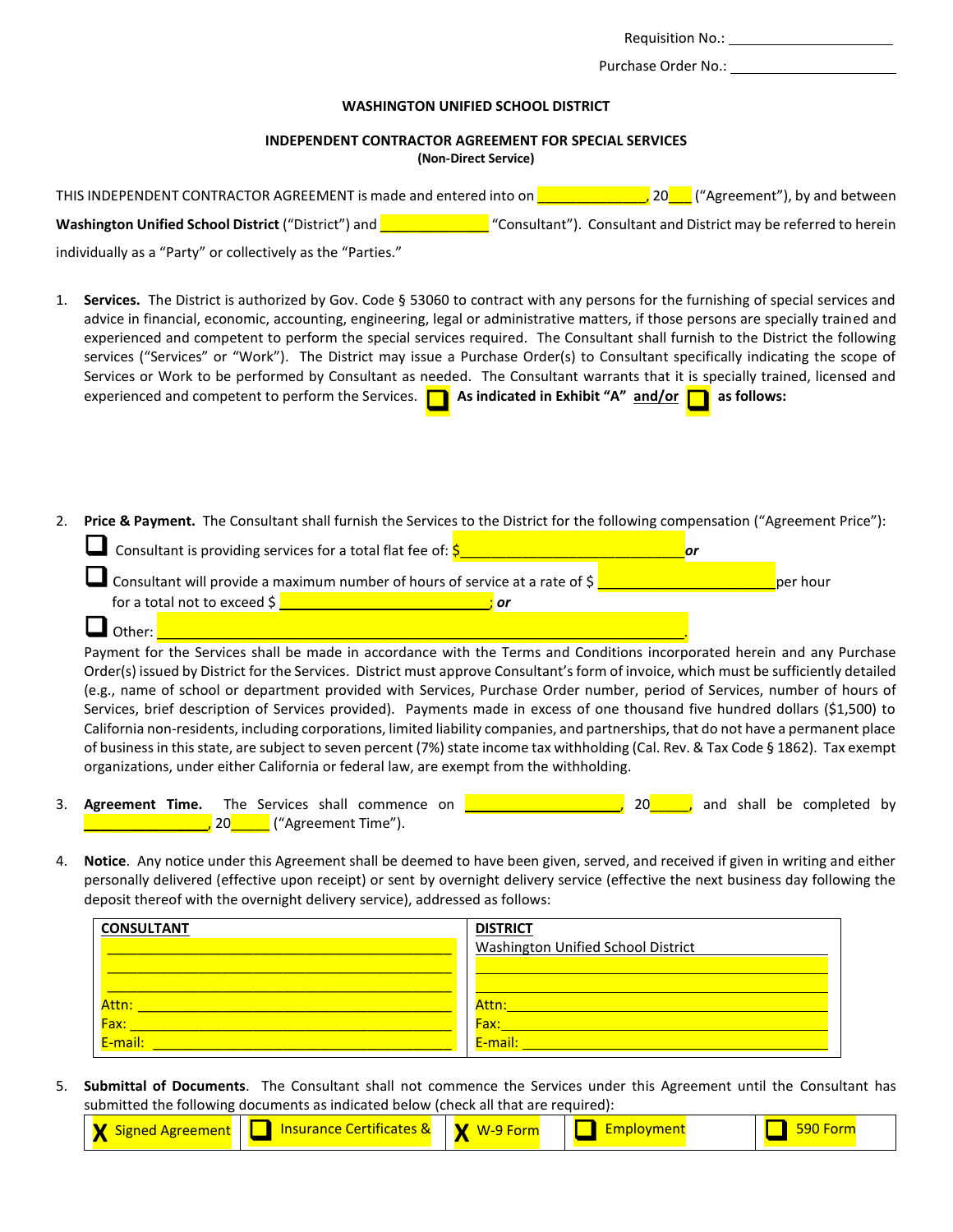|--|--|--|--|--|

6. **Fingerprinting / Criminal Background / Megan's Law (Sex Offenders).** I have verified and will continue to verify that the employees of Consultant that will be on any school site and the employees of any sub consultants and/or subcontractors that will be on any school site are **not** listed on California's "Megan's Law" Website ([http://www.meganslaw.ca.gov/\)](http://www.meganslaw.ca.gov/). In addition, one of the following two boxes **must** be checked:

 The fingerprinting and criminal background investigation requirements of Education Code section 45125.1 apply to Consultant's services under this Agreement and Consultant certifies its compliance with these provisions as follows:

*"Consultant certifies that the Consultant has complied with the fingerprinting and criminal background investigation requirements of Education Code section 45125.1 with respect to all Consultant's employees, subcontractors, agents, and subcontractors' employees or agents ("Employees") regardless of whether those Employees are paid or unpaid, concurrently employed by the District, or acting as independent contractors of the Consultant, who may have contact with District pupils in the course of providing services pursuant to the Agreement, and the California Department of Justice has determined that none of those Employees has been convicted of a felony, as that term is defined in Education Code section 45122.1. A complete and accurate list of all Employees who may come in contact with District pupils during the course and scope of the Agreement is attached hereto."*

 [**TO BE COMPLETED BY AUTHORIZED DISTRICT EMPLOYEE ONLY.**] Consultant's employees will have only limited contact, if any, with District pupils and the District will take appropriate steps to protect the safety of any pupils that may come in contact with Consultant's employees so that the fingerprinting and criminal background investigation requirements of Education Code section 45125.1 shall not apply to Consultant for the services under this Agreement. As an authorized District official, I am familiar with the facts herein certified, and am authorized to execute this certificate on behalf of the District. (Ed. Code, § 45125.1 (c).)

District Representative's Name & Initials: \_\_\_\_\_\_\_\_\_\_\_\_\_\_\_\_\_\_\_\_\_\_\_\_\_ *INITIAL HERE: \_\_\_\_\_\_*

7. **Tuberculosis (TB) Screening.** Check one of the following boxes:

The District has a statement of TB Clearance on file for each person.

 **Waiver of TB Screening.** Consultant is not required to provide evidence of TB Clearance because Consultant will not work directly with students on more than an occasional basis.

*INITIAL HERE: \_\_\_\_\_\_* (Consultant initials) *INITIAL HERE: \_\_\_\_\_\_* (District Representative initials)

8. **Insurance:** Consultant shall have and maintain insurance in force during the term of this Agreement with minimum limits identified below. Consultant shall provide to the District certificate(s) of insurance and endorsements satisfactory to the District. The policy(ies) shall not be amended or modified and the coverage amounts shall not be reduced without thirty (30) days written notice to the District prior to modification. Except for worker's compensation insurance, the District shall be named as an additional insured on all policies. Consultant's policy(ies) shall be primary; any insurance carried by the District shall only be secondary and supplemental. Consultant shall not allow any subcontractor, employee, or agent to commence Work on this Agreement or any subcontract until the insurance required of Consultant, subcontractor, or agent has been obtained.

| Insurance NOT required of Consultant if corresponding box initialed by District representative<br>↓                             |                                                        |  |
|---------------------------------------------------------------------------------------------------------------------------------|--------------------------------------------------------|--|
| <b>Commercial General Liability</b>                                                                                             | \$1,000,000 per occurrence;<br>\$2,000,000 aggregate   |  |
| <b>Abuse and Molestation</b>                                                                                                    | $$1,000,000$ per occurrence<br>$ $2,000,000$ aggregate |  |
| Automobile Liability, Any Auto, combined single limit                                                                           | \$1,000,000 per occurrence;<br>$ $2,000,000$ aggregate |  |
| <b>Workers Compensation</b>                                                                                                     | Statutory limits pursuant to State law                 |  |
| <b>Professional Liability (E&amp;O)</b> , if Consultant is providing<br>professional services or advice (on a claims-made form) | \$1,000,000                                            |  |

9. **Terms & Conditions.** The Consultant has read and agrees to comply with the Terms & Conditions attached hereto.

*INITIAL HERE: \_\_\_\_\_\_* (Consultant initials)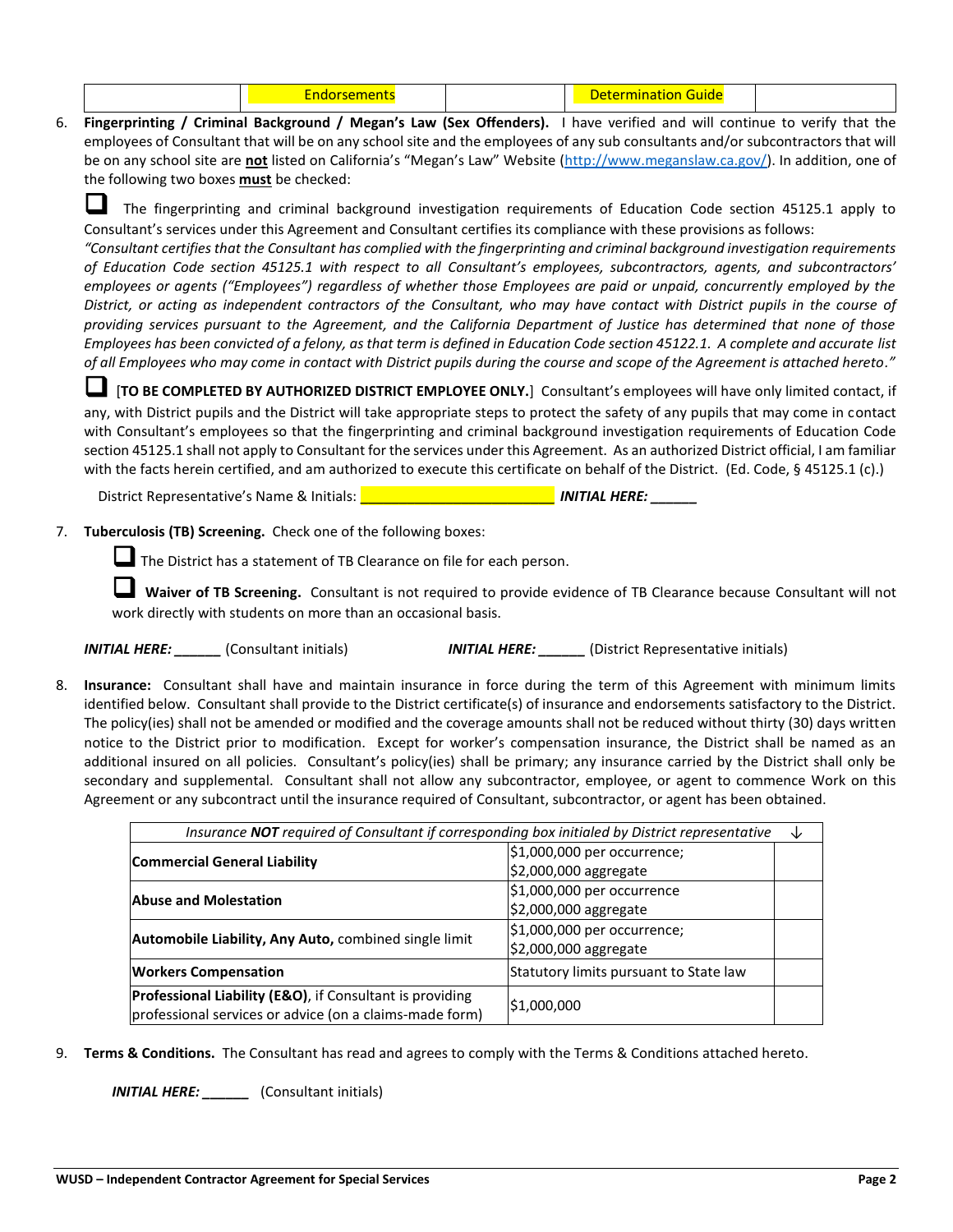**ACCEPTED AND AGREED** on the date indicated below. By signing this Agreement, each Party certifies, under penalty of perjury, that all the information provided in the Agreement is true, complete, and correct and that the person executing this Agreement has full power and authority to enter into the Agreement:

| <b>CONSULTANT</b>                                                                                                                                                                                                                    | <b>DISTRICT</b><br><b>Washington Unified School District</b>                                                         |
|--------------------------------------------------------------------------------------------------------------------------------------------------------------------------------------------------------------------------------------|----------------------------------------------------------------------------------------------------------------------|
|                                                                                                                                                                                                                                      |                                                                                                                      |
| Signature: the contract of the contract of the contract of the contract of the contract of the contract of the contract of the contract of the contract of the contract of the contract of the contract of the contract of the       |                                                                                                                      |
| Print Name: <b>Department of the Contract of the Contract of the Contract of the Contract of the Contract of the Contract of the Contract of the Contract of the Contract of the Contract of the Contract of the Contract of the</b> | Print Name: <u>New York: New York: New York: New York: New York: New York: New York: New York: New York: New Yor</u> |
|                                                                                                                                                                                                                                      |                                                                                                                      |
| <b>CONSULTANT 2 (If Necessary)</b>                                                                                                                                                                                                   | <b>DISTRICT</b><br><b>Site/Department Administrator</b>                                                              |
|                                                                                                                                                                                                                                      |                                                                                                                      |
|                                                                                                                                                                                                                                      |                                                                                                                      |
|                                                                                                                                                                                                                                      |                                                                                                                      |
|                                                                                                                                                                                                                                      |                                                                                                                      |

#### **Information regarding Consultant:**

| Indicate type of entity or if individual: |                                                                                        |
|-------------------------------------------|----------------------------------------------------------------------------------------|
| Individual                                | Employer Identification and/or Social Security Number:                                 |
| Sole Proprietorship                       |                                                                                        |
| Partnership                               | NOTE: United States Code, title 26, sections 6041 and 6109 require non-corporate       |
| Limited Partnership                       | recipients of \$600 or more to furnish their taxpayer identification number to the     |
| Corporation, State                        | payer. The United States Code also provides that a penalty may be imposed for          |
| Limited Liability Company                 | failure to furnish the taxpayer identification number. In order to comply with these   |
| Other:                                    | rules, the District requires your federal tax identification number or Social Security |
|                                           | number, whichever is applicable.                                                       |
|                                           |                                                                                        |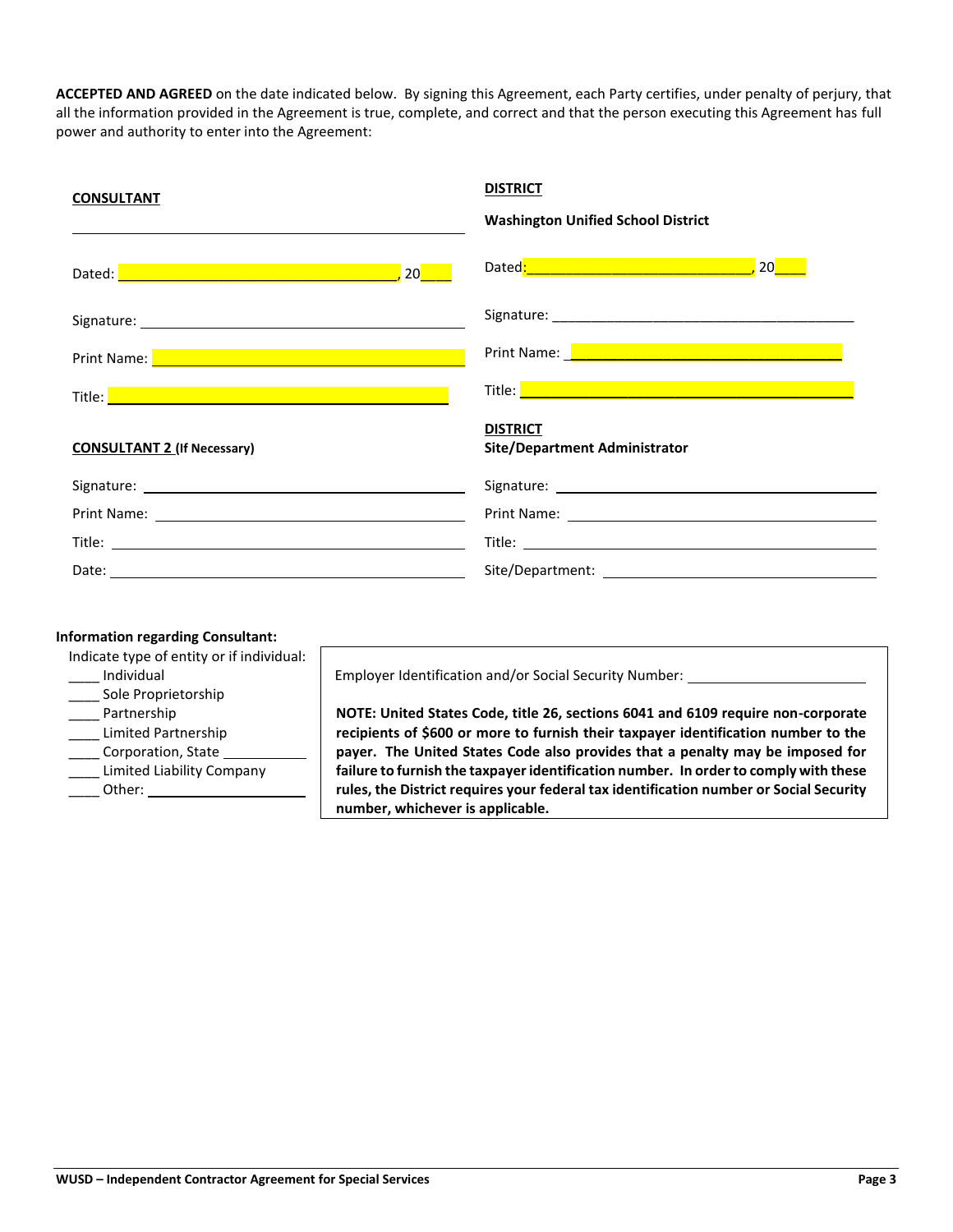1. **Expenses**. District shall not be liable to Consultant for any costs or expenses paid or incurred by Consultant in performing the Work.

2. **Materials**. Consultant shall furnish, at his/her own expense, all labor, materials, equipment, supplies and other items necessary to complete the services to be provided pursuant to this Agreement.

3. **Independent Contractor**. Consultant, in the performance of this Agreement, shall be and act as an independent contractor. Consultant understands and agrees that he/she and all of his/her employees shall not be considered officers, employees, agents, partner, or joint venture of the District, and are not entitled to benefits of any kind or nature normally provided employees of the District and/or to which District's employees are normally entitled, including, but not limited to, State Unemployment Compensation or Worker's Compensation. Consultant shall assume full responsibility for payment of all federal, state and local taxes or contributions, including unemployment insurance, social security and income taxes with respect to Consultant's employees.

## 4. **Standard of Care**.

- 4.1. Consultant represents that Consultant has the qualifications and ability to perform the Services in a professional manner, without the advice, control or supervision of District. Consultant's Services will be performed, findings obtained, reports and recommendations prepared in accordance with generally and currently accepted principles and practices of its profession for services to California school districts. Consultant's Services will be performed with due care and in accordance with applicable law, code, rule, regulation, and/or ordinance.
- 4.2. Consultant hereby represents that it possesses the necessary professional capabilities, qualifications, licenses, skilled personnel, experience, expertise, and financial resources, and it has available and will provide the necessary equipment, materials, tools, and facilities to perform the Services in an efficient, professional, and timely manner in accordance with the terms and conditions of the Agreement.
- 4.3. Consultant shall be responsible for the professional quality, technical accuracy, completeness, and coordination of the Services, and Consultant understands that the District relies upon such professional quality, accuracy, completeness, and coordination by Consultant in performing the Services.
- 4.4. Consultant shall ensure that any individual performing work under the Agreement requiring a California license shall possess the appropriate license required by the State of California. All personnel shall have sufficient skill and experience to perform the work assigned to them.

5. **Originality of Services**. Consultant agrees that all technologies, formulae, procedures, processes, methods, writings, ideas, dialogue, compositions, recordings, teleplays and

video productions prepared for, written for, or submitted to the District and/or used in connection with this Agreement, shall be wholly original to Consultant and shall not be copied in whole or in part from any other source, except that submitted to Consultant by District as a basis for such services.

6. **Copyright/Trademark/Patent**. Consultant understands and agrees that all matters produced under this Agreement, excluding any materials or intellectual property supplied by Consultant as part of the performance of the Services, shall become the property of District and cannot be used without District's express written permission. District shall have all right, title and interest in said matters, including the right to secure and maintain the copyright, trademark and/or patent of said matter in the name of the District. Consultant consents to use of Consultant's name in conjunction with the sale, use, performance and distribution of the matters, for any purpose and in any medium.

## 7. **Termination**.

- 7.1. **Without Cause by District**. District may, at any time, with or without reason, terminate this Agreement and compensate Consultant only for services satisfactorily rendered to the date of termination. Written notice by District shall be sufficient to stop further performance of services by Consultant. Notice shall be deemed given when received by the Consultant or no later than three days after the day of mailing, whichever is sooner.
- 7.2. **Without Cause by Consultant**. Consultant may, upon sixty (60) days' notice, with or without reason, terminate this Agreement. Upon this termination, District shall only be obligated to compensate Consultant for services satisfactorily rendered to the date of termination. Written notice by Consultant shall be sufficient to stop further performance of services to District. Consultant acknowledges that this sixty (60) day notice period is acceptable so that the District can attempt to procure the Services from another source.
- 7.3. **With Cause by District**. District may terminate this Agreement upon giving of written notice of intention to terminate for cause. Cause shall include:
	- 7.3.1. Material violation of this Agreement by the Consultant; or
	- 7.3.2. Any act by Consultant exposing the District to liability to others for personal injury or property damage; or
	- 7.3.3. Consultant is adjudged a bankrupt or makes a general assignment for the benefit of creditors or a receiver is appointed on account of Consultant's insolvency.
- 7.4. Written notice by District shall contain the reasons for such intention to terminate and, unless within three (3) calendar days after that notice the condition or violation shall cease or satisfactory arrangements for the correction thereof be made, this Agreement shall upon the expiration of the three (3) calendar days cease and terminate. In the event of this termination, the District may secure the required Services from another Consultant. If the expense, fees, and/or costs to the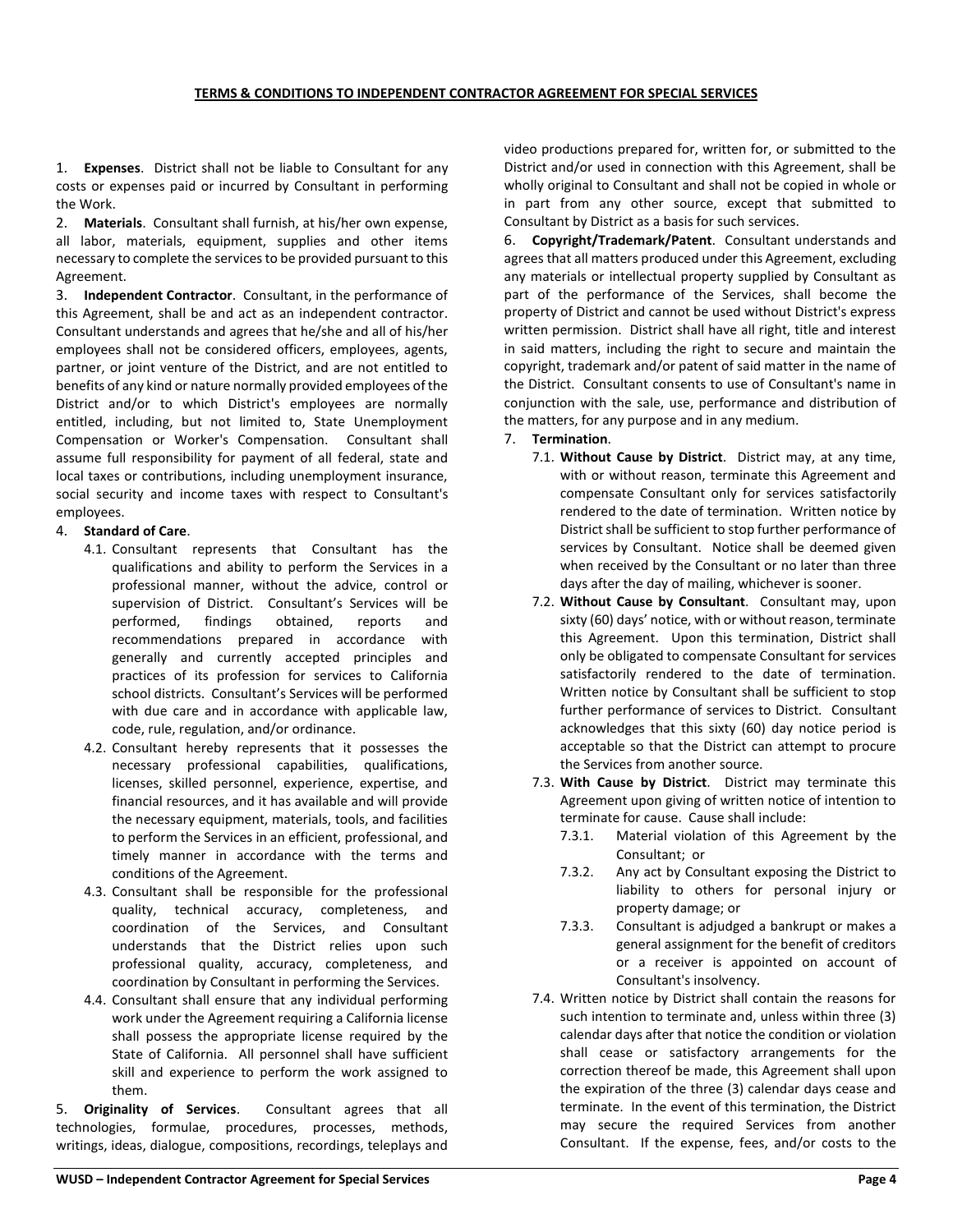District exceeds the cost of providing the Services pursuant to this Agreement, the Consultant shall immediately pay the excess expense, fees, and/or costs to the District upon the receipt of the District's notice of these expense, fees, and/or costs. The foregoing provisions are in addition to and not a limitation of any other rights or remedies available to District.

7.5. Upon termination, Consultant shall provide the District with all documents produced maintained or collected by Consultant pursuant to this Agreement, whether or not such documents are final or draft documents.

8. **Indemnification**. To the furthest extent permitted by California law, Consultant shall defend, indemnify, and hold free and harmless the District, its agents, representatives, officers, consultants, employees, trustees, and volunteers ("the indemnified parties") from any and all claims, demands, causes of action, costs, expenses, liability, loss, damage or injury of any kind, in law or equity, including without limitation the payment of all consequential damages ("Claim"), arising out of, pertaining to or relating to, in whole or in part, the negligence, recklessness, errors or omissions, or willful misconduct of Consultant, its officials, officers, employees, subcontractors, consultants, or agents directly or indirectly arising out of, connected with, or resulting from the performance of the Services or from any activity, work, or thing done, permitted, or suffered by the Consultant in conjunction with this Agreement, unless the claims are caused wholly by the sole negligence or willful misconduct of the indemnified parties. The District shall have the right to accept or reject any legal representation that Consultant proposes to defend the indemnified parties.

9. **Assignment**. The obligations of the Consultant pursuant to this Agreement shall not be assigned by the Consultant.

10. **Compliance with Laws**. Consultant shall observe and comply with all rules and regulations of the governing board of the District and all federal, state, and local laws, ordinances and regulations. Consultant shall give all notices required by any law, ordinance, rule and regulation bearing on conduct of the Services as indicated or specified. If Consultant observes that any of the Services required by this Agreement is at variance with any such laws, ordinance, rules or regulations, Consultant shall notify the District, in writing, and, at the sole option of the District, any necessary changes to the scope of the Services shall be made and this Agreement shall be appropriately amended in writing, or this Agreement shall be terminated effective upon Consultant's receipt of a written termination notice from the District. If Consultant performs any work that is in violation of any laws, ordinances, rules or regulations, without first notifying the District of the violation, Consultant shall bear all costs arising therefrom.

11. **Permits/Licenses**. Consultant and all Consultant's employees or agents shall secure and maintain in force such permits and licenses as are required by law in connection with the furnishing of services pursuant to this agreement.

12. **Safety and Security.** Consultant is responsible for maintaining safety in the performance of this Agreement. Consultant shall be responsible to ascertain from the District the rules and regulations pertaining to safety, security, and driving on school grounds, particularly when children are present.

13. **Employment with Public Agency**. Consultant, if an employee of another public agency, agrees that Consultant will not receive salary or remuneration, other than vacation pay, as an employee of another public agency for the actual time in which services are actually being performed pursuant to this Agreement.

14. **Anti-Discrimination**. It is the policy of the District that in connection with all work performed under Agreements there be no discrimination against any employee engaged in the work because of race, religious creed, color, national origin, ancestry, physical disability, mental disability, medical condition, genetic information, marital status, sex, gender, gender identity, gender expression, age, sexual orientation, or military and veteran status and therefore the Consultant agrees to comply with applicable Federal and California laws including, but not limited to the California Fair Employment and Housing Act beginning with Government Code Section 12900 and Labor Code Section 1735. In addition, the Consultant agrees to require like compliance by all its subcontractor(s).

15. **Workers' Compensation**. Consultant shall comply with the provisions of Labor Code § 3700, et seq., that require every employer to be insured against liability for workers' compensation or to undertake self-insurance in accordance with the provisions of that code. Consultant shall either being insured against liability to pay compensation by one or more insurers duly authorized to write compensation insurance in this State or by securing from the Director of Industrial Relations a certificate of consent to selfinsure, which may be given upon furnishing proof satisfactory to the Director of Industrial Relations of ability to self-insure.

17. **District's Right to Audit.** District retains the right to review and audit, and the reasonable right of access to Consultant's and any subcontractor's premises to review and audit, the Consultant's compliance with the provisions of this Agreement ("District's Audit Right"). The District's Audit Right includes the right to inspect, photocopy, and to retain copies, outside of the Consultant's premises, of any and all Work-related records, documents and other information with appropriate safeguards, if such retention is deemed necessary by the District in its sole discretion. The District's Audit Right shall also include the right to interview current or former employees and subcontractors of Consultant with respect to matters or issues under audit. The information obtained pursuant to this section shall be disclosable to third parties as required by applicable law.

17.1. Consultant shall establish and maintain books, records, and systems of account, in accordance with generally accepted accounting principles, reflecting all business operations of Consultant transacted under this Agreement. Consultant shall retain these books, records, and systems of account during the Term of this Agreement and for three (3) years thereafter.

17.2. Consultant shall, without limitation, permit the District, its agent, other representatives, or an independent auditor to audit, examine, and make excerpts, copies, and transcripts from all books and records, and to make audit(s) of all billing statements, invoices, records, and other data related to the Services covered by this Agreement. Audit(s) may be performed at any time, provided that the District shall give reasonable prior notice to Consultant and shall conduct audit(s) during Consultant's normal business hours, unless Consultant otherwise consents.

17.3. Consultant shall include audit provisions in any and all of its subcontracts, and shall ensure that provision is binding upon all subcontractors.

17.4. Consultant shall comply with these provisions within fifteen (15) days of the District's written request to review and audit any or all of Consultant's Work-related documents, records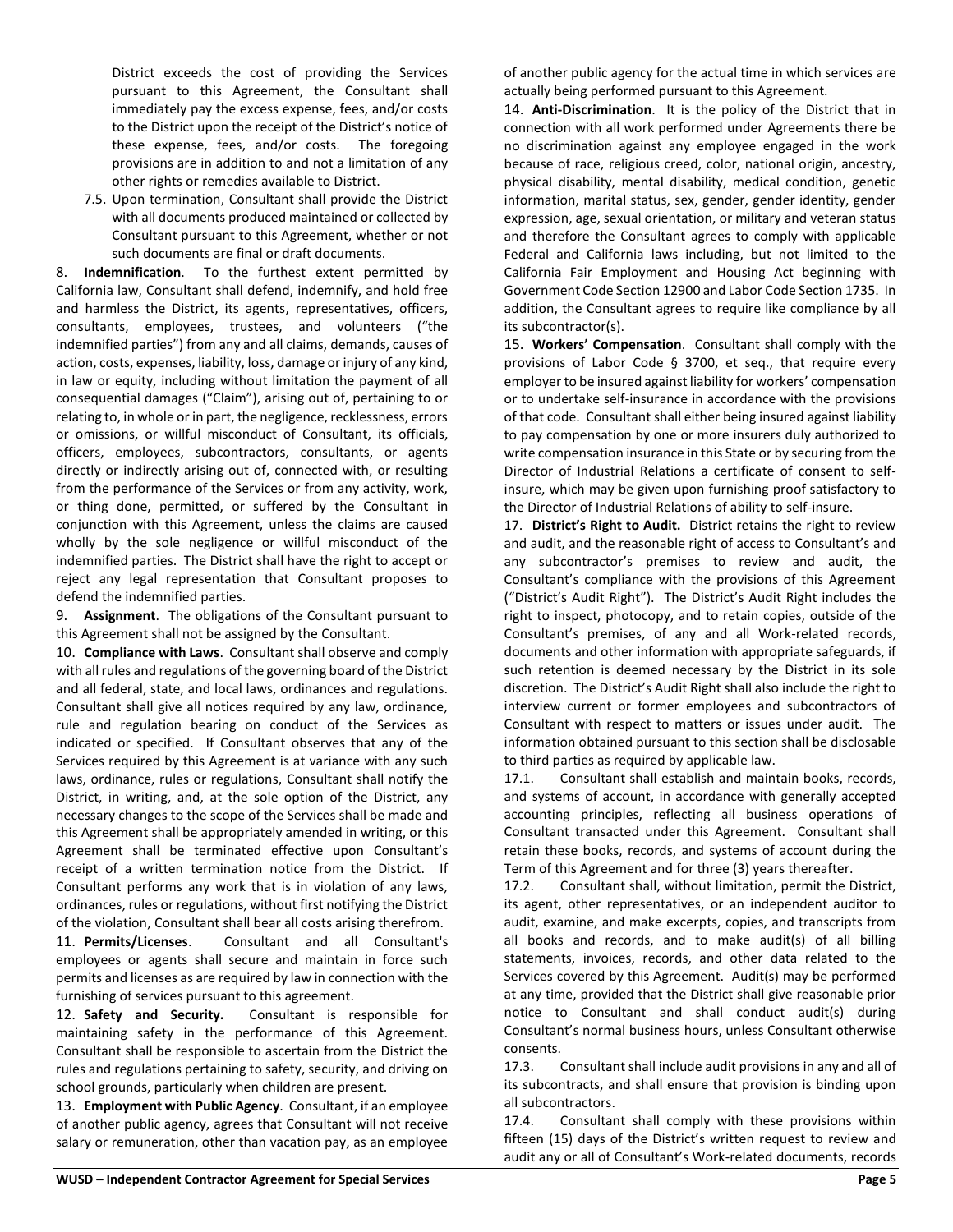and information. The District's Audit Right and Consultant's compliance with the same, shall be at no additional cost to the District.

17.5. In the event the District's Audit Right, or an audit by the State Auditor, evidences payments to Consultant not in accordance with the provisions of this Agreement, Consultant shall immediately pay District the amount of said payments not in compliance in addition to all costs reasonably incurred by District in conducting an audit hereunder.

17.6. Consultant acknowledges and agrees that the District's Audit Right, pursuant to the foregoing provisions, shall apply to, and may be utilized by the District for the production of, any records or documents subject to disclosure under the California Public Records Act, Government Code § 6250 et seq. ("CPRA"), unless otherwise exempt, and which may include, but are not limited to, records or documents in the District's constructive possession but under Consultant's control regardless if created, sent, received, stored, or maintained in a personal account or device of Consultant or its employees, as prescribed by applicable law. In the event the District exercises District's Audit Right in response to or as part of a request under the CPRA, Consultant agrees to provide District with an affidavit, if and as needed or requested by District, within five (5) days of District's request therefor, that certifies Consultant's search for and production of responsive records subject to disclosure pursuant to the CPRA, if any.

18. **District's Evaluation of Consultant and Consultant's Employees and/or Subcontractors**. The District may evaluate the Consultant in any manner which is permissible under the law. The District's evaluation may include, without limitation: requesting that District employee(s) evaluate the Consultant and the Consultant's employees and subcontractors and each of their performance and announced and unannounced observance of Consultant, Consultant's employee(s), and/or subcontractor(s).

19. **Limitation of District Liability**. Other than as provided in this Agreement, District's financial obligations under this Agreement shall be limited to the payment of the compensation provided in this Agreement. Notwithstanding any other provision of this Agreement, in no event, shall District be liable, regardless of whether any claim is based on contract or tort, for any special, consequential, indirect or incidental damages, including, but not limited to, lost profits or revenue, arising out of or in connection with this Agreement for the services performed in connection with this Agreement.

20. **Disputes.** In the event of a dispute between the parties as to performance of Work, Agreement interpretation, or payment, the Parties shall attempt to resolve the dispute by negotiation and/or mediation, if agreed to by the Parties. Pending resolution of the dispute, Consultant shall neither rescind the Agreement nor stop Work.

21. **Confidentiality**. The Consultant and all Consultant's agents, personnel, employee(s), and/or subcontractor(s) shall maintain the confidentiality of all information received in the course of performing the Services. This requirement to maintain confidentiality shall extend beyond the termination of this Agreement.

22. **Integration/Entire Agreement of Parties**. This Agreement constitutes the entire agreement between the Parties and supersedes all prior discussions, negotiations, and agreements, whether oral or written. This Agreement may be amended or modified only by a written instrument executed by both Parties. 23. **California Law**. This Agreement shall be governed by and the rights, duties and obligations of the Parties shall be determined and enforced in accordance with the laws of the State of California. The Parties further agree that any action or proceeding brought to enforce the terms and conditions of this Agreement shall be maintained in the California county in which the District's administration offices are located.

24. **Waiver**. The waiver by either party of any breach of any term, covenant, or condition herein contained shall not be deemed to be a waiver of such term, covenant, condition, or any subsequent breach of the same or any other term, covenant, or condition herein contained.

25. **Severability**. If any term, condition or provision of this Agreement is held by a court of competent jurisdiction to be invalid, void or unenforceable, the remaining provisions will nevertheless continue in full force and effect, and shall not be affected, impaired or invalidated in any way.

26. **Incorporation of Recitals and Exhibits**. The Recitals and each exhibit attached hereto are hereby incorporated herein by reference.

27. **Drug-Free/Smoke Free Policy.** No drugs, alcohol, and/or smoking are allowed at any time in any buildings and/or grounds on District property. No students, staff, visitors, contractors, or subcontractors are to smoke or use drugs or alcohol on District sites.

28. **Conflict of Interest.** Consultant shall abide by and be subject to all applicable District policies, regulations, statutes or other laws regarding conflict of interest. Consultant shall not hire any officer or employee of District to perform any service by this Agreement. Consultant affirms to the best of his/her/its knowledge, there exists no actual or potential conflict of interest between Consultant's family, business or financial interest and the services provided under this Agreement, and in the event of change in either private interest or services under this Agreement, any question regarding possible conflict of interest which may arise as a result of such change will be brought to District's attention in writing. Through its execution of this Agreement, Consultant acknowledges that it is familiar with the provisions of Section 1090 *et seq*. and Section 87100 *et seq*, of the Government Code of the State of California, and certifies that it does not know of any facts which constitute a violation of said provisions. In the event Consultant receives any information subsequent to execution of this Agreement, which might constitute a violation of said provisions, Consultant agrees it shall notify District of this information.

29. **Agreement Contingent on Governing Board Approval.** The District shall not be bound by the terms of this Agreement until it has been formally approved or ratified by the District's Governing Board, and no payment shall be owed or made to Consultant absent formal approval.